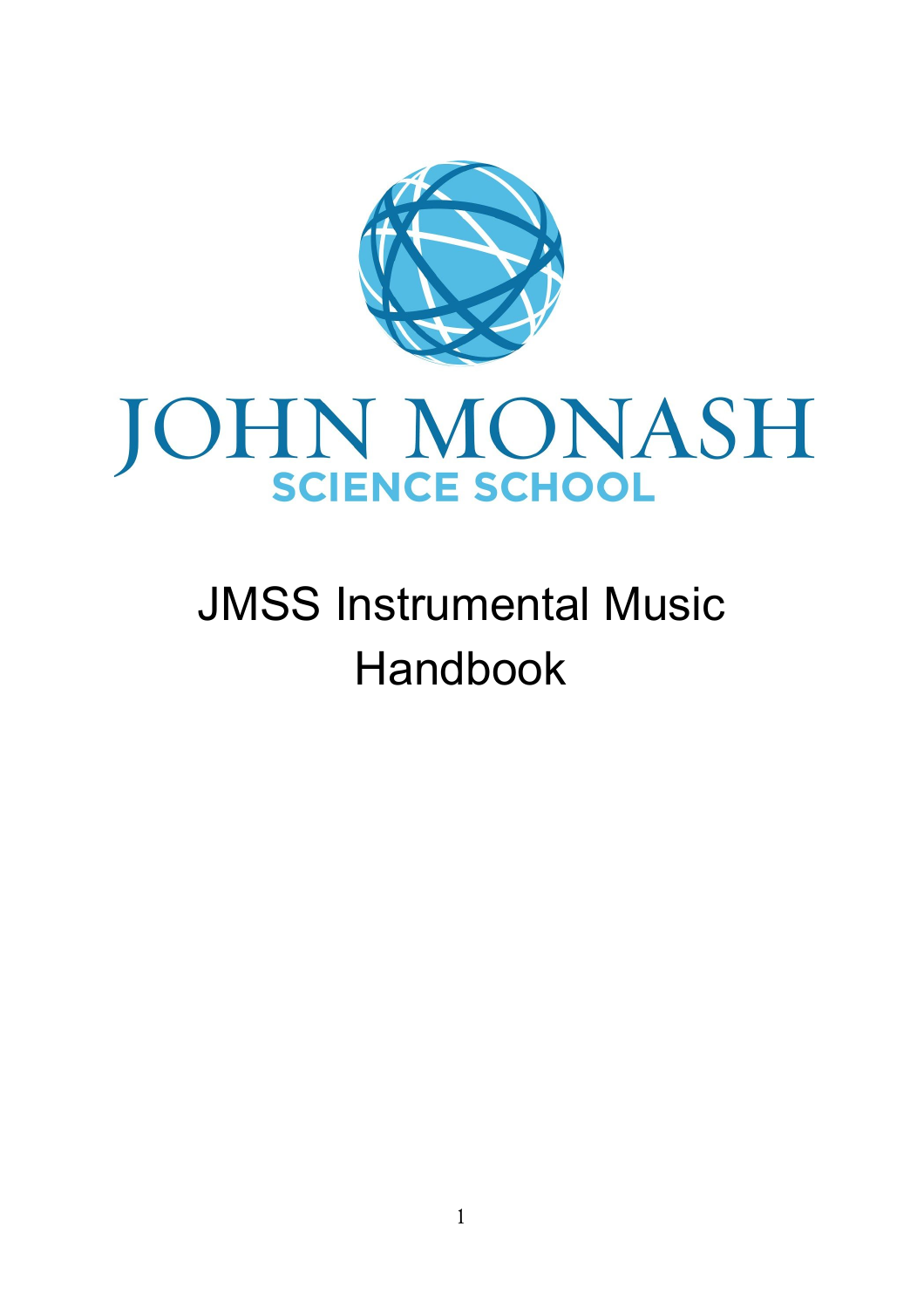Principal's statement Why Learn an instrument? Why learn at IMSS? Is it too late to start learning an instrument in year 10, 11, 12? Can students try a new instrument? Structure of the Music Department Enrolment procedure for instrumental lessons Theory and Composition Lessons Hire of Instruments Lesson Time-tabling Student illness or Absences Duration of Music Lessons Instrumental Lesson Fees Opportunity Scholarships Low Brass Incentive Start of year procedure Instrumental Care and Security What can parents do to help? Ensembles Examinations and Assessment Internal Assessments Master Classes Concerts and Recitals John Monash Science School Diploma VCE Music Co-Curricular Music Alumni ensembles Captains/Vice Captains **Teachers** Ensemble timetable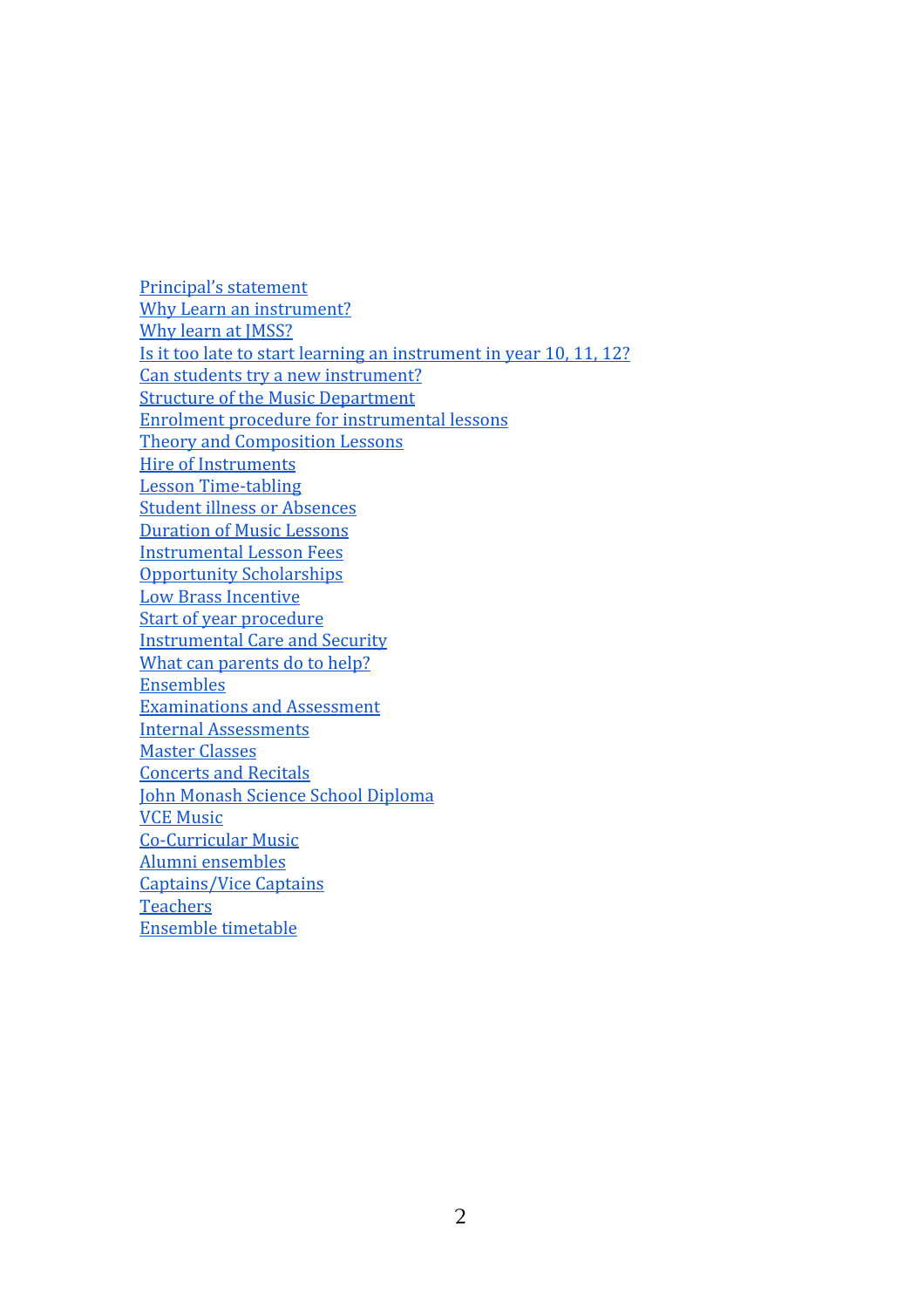#### **Principal's statement**

Jean Genet once said: 'Perhaps all music, even the newest, is not so much something discovered as something that re-emerges from where it lay buried in the memory, inaudible as a melody cut in a disc of flesh. A composer lets me hear a song that has always been shut up silent within me'.

The power of music to move, to stir passions, to soothe, to delight, is well known to us all. Our music program gives our young musicians a chance to nurture and grow their talents, to build great relationships with other students and teachers, and produce the sort of outstanding music which comes from being in highly effective and synchronous teams. It gives them a chance to complement their academic work with skill development which clearly improves their thinking, concentration and perspective in so many positive ways.

Alongside this, the program gives us all a chance to revel in the talents of our students, and take time out from the pressures and rigours of academic study to just enjoy ourselves.

To those in our community whose talents are extraordinary, and there are many, I commend our program to you and urge you to join, and play your part, both for your own enjoyment and for the enjoyment of others. To those who want to learn, you are more than welcome to make music a stronger part of your lives, and we look forward to you joining us.

We at JMSS are very proud of our music program and are all keen to see it grow. Our students have performed remarkably in a number of forums, both at school such as assemblies and soirees, and beyond, including such well-known forums in Ballarat and at Dizzy's Jazz Club in Melbourne. We hope to perform at the prestigious Mt Gambier Music Competition later this year. The annual Music camp is a highlight of the year for our young musicians, teachers and visiting experts. I eagerly look forward to your collective contributions this year as our program expands and develops. Keep being extraordinary!

3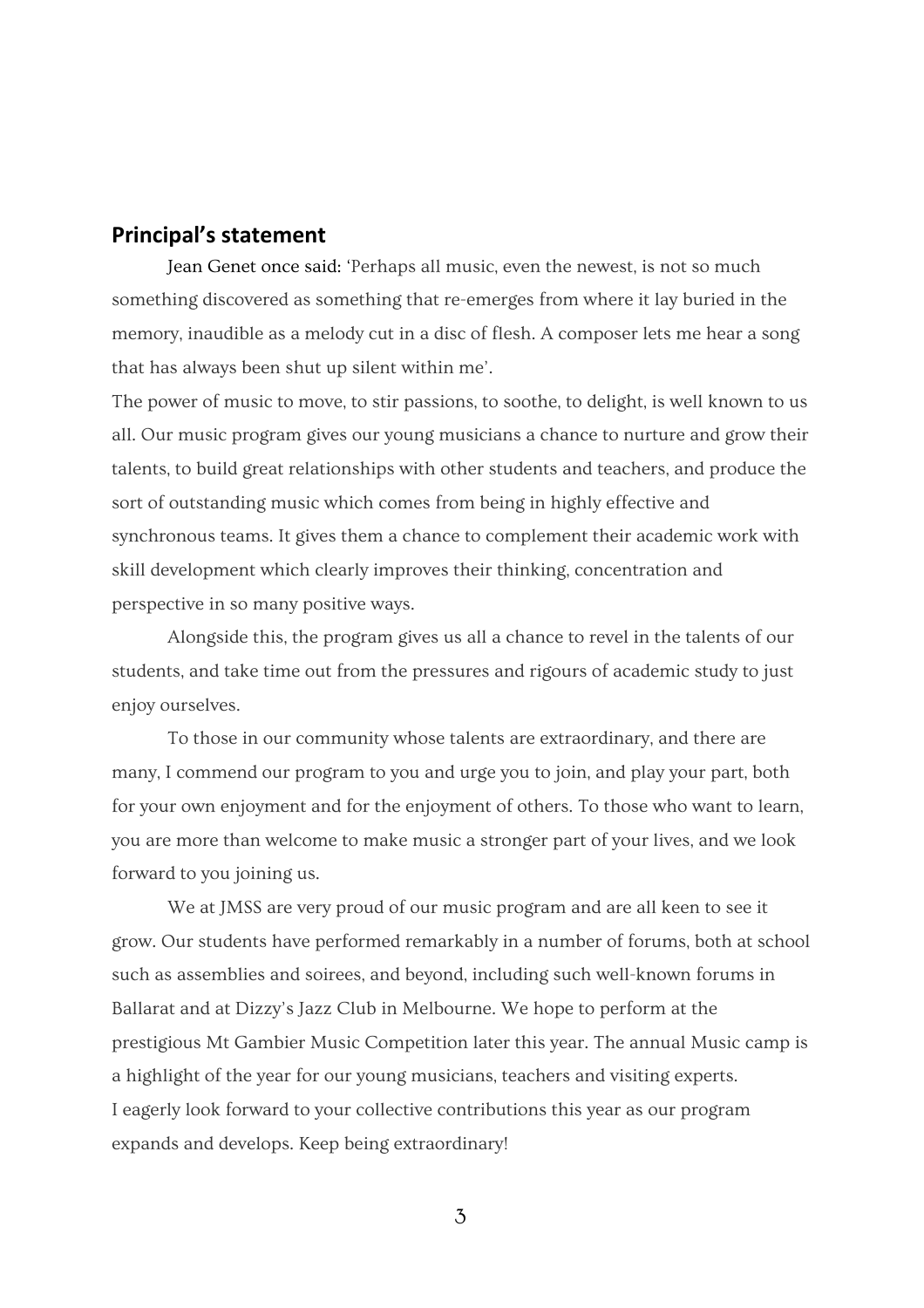Peter Corkill Principal

#### **Why Learn an instrument?**

Learning music is about more than just playing an instrument. Learning music facilitates learning in other subjects and helps the development of skills that are used in other areas. Whilst learning music in early stages benefits areas such as language development, music continues to affect later development and should be a lifelong activity.

 Students who are learning instruments benefit from the developments in fine motor skills, sound discrimination, memory, and self-discipline that are required to practice music. Similarly, students increase their ability to express themselves and grow their individuality, which is part of the 'Learning to be' pillar of the JMSS educational philosophy.

The social benefits of playing music, especially from playing in an ensemble and attending events like Music Camp, are many fold. Friendships are formed quickly through music, especially in year 10 where students are attending a new school. Many of our students find that the friendships they have formed through music help them further in life, and the social skills they have gained through music help them as they progress into university.

The lifelong benefits of music including developing the self-discipline required to practice, the social skills involved in playing in ensembles, and the team working skills that are needed to produce a polished piece of music in a group. The sense of achievement, self identity, and confidence that playing music brings, all contribute towards creating well rounded individuals.

4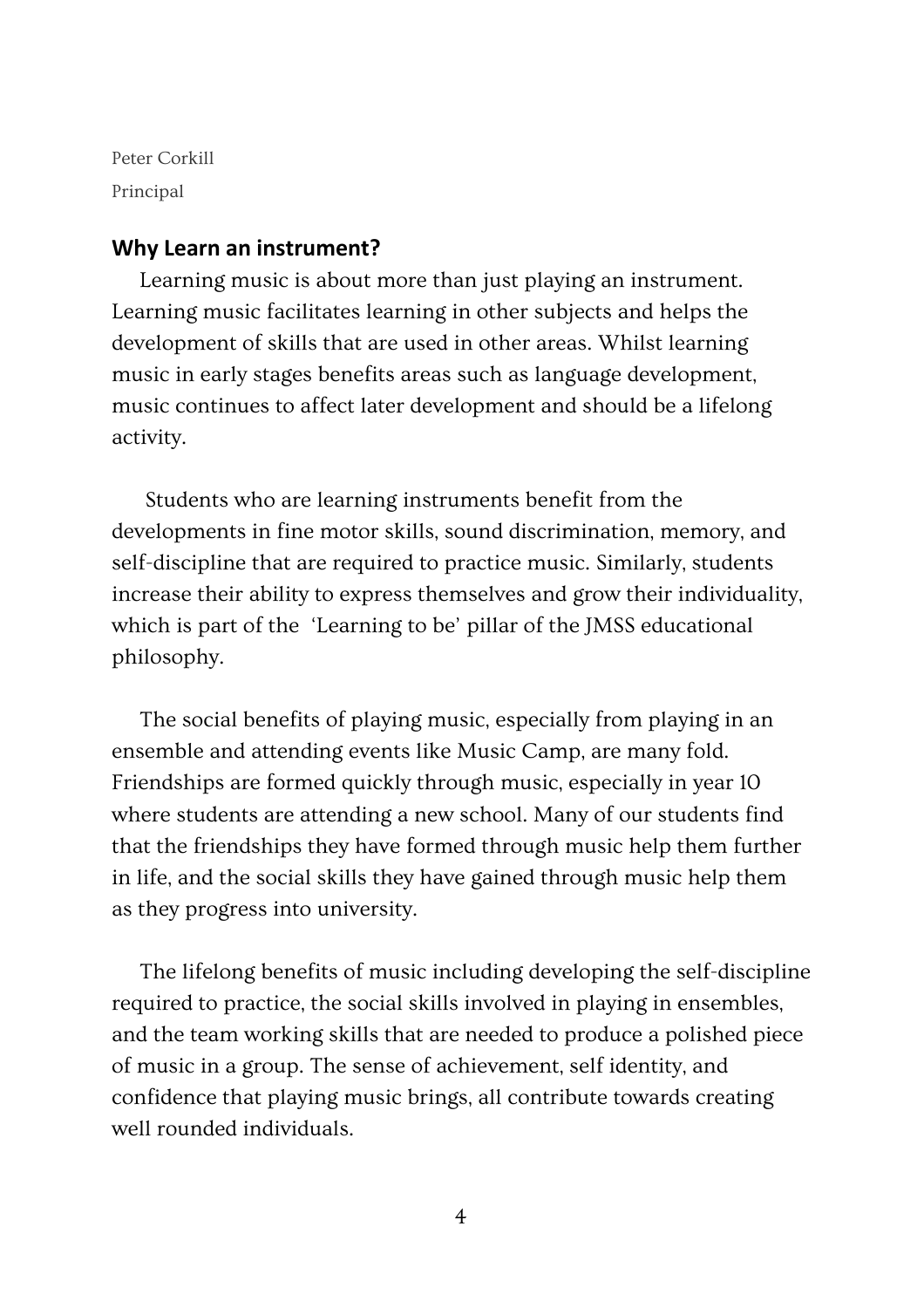# **Why learn at JMSS?**

While learning an instrument outside of JMSS with a private teacher is completely adequate, choosing to study music at JMSS brings many advantages that are not applicable with a private teacher.

These include:

- A guaranteed qualified instrumental teacher that has been selected by JMSS.
- Progress reports, including semester reports, communicating student development.
- Student performance is monitored by the music department, the Head of Music, and the principals.
- Ensemble participation in appropriate ensembles.
- External examinations through AMEB, ANZCA, Trinity Guildhall, ABRSM.
- Internal examinations for those not taking an external exam.
- VCE performance subjects such as group and solo performance, music investigation, music composition, include lessons and mentoring from the Music Department.
- Regular performance opportunities, including Soirees, Concerts, Jazz Night, and Assemblies.
- The opportunity to attend Masterclasses hosted by both JMSS, and by the Monash University Music Department.
- Opportunity to attend the Monash University Music Department lunchtime concert series.
- Inexpensive hiring or purchasing of instruments.
- Regular contact between parents and teachers and access to online practice diaries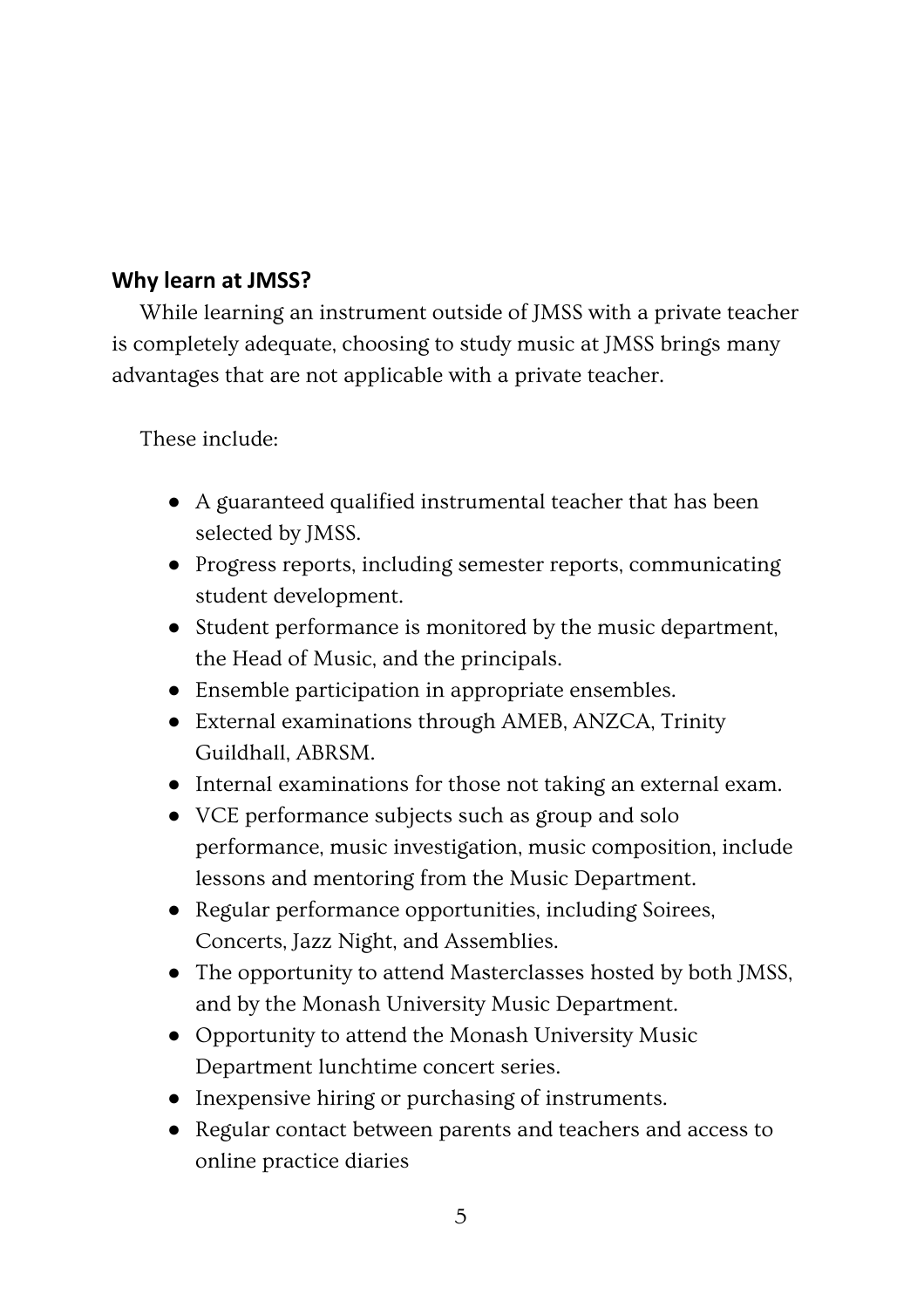#### **Is it too late to start learning an instrument in year 10, 11, 12?**

It is **never** too late to start learning a musical instrument at any stage in life. The benefits of playing and learning an instrument continue to apply to students who begin an instrument in year 10, 11, or 12. This is doubly important at JMSS as students need to develop their self-discipline in regards to their home work. Similarly as all new students are coming together at JMSS from different schools, the social benefits of learning an instrument and playing in an ensemble are unmeasurable. The benefits of having learnt an instrument later in life are also well documented.

There are appropriate ensembles for students of all musical levels, and our ensembles leaders are able to arrange and differentiate music to include everybody.

#### **Can students try a new instrument?**

JMSS has a program in which students who have never played an instrument before, or who wish to play a new instrument, may have 2 lessons with a JMSS instrumental teacher for a reduced cost. This is a great way to find out if the students instrument choice is the correct one. This program is available throughout the whole year.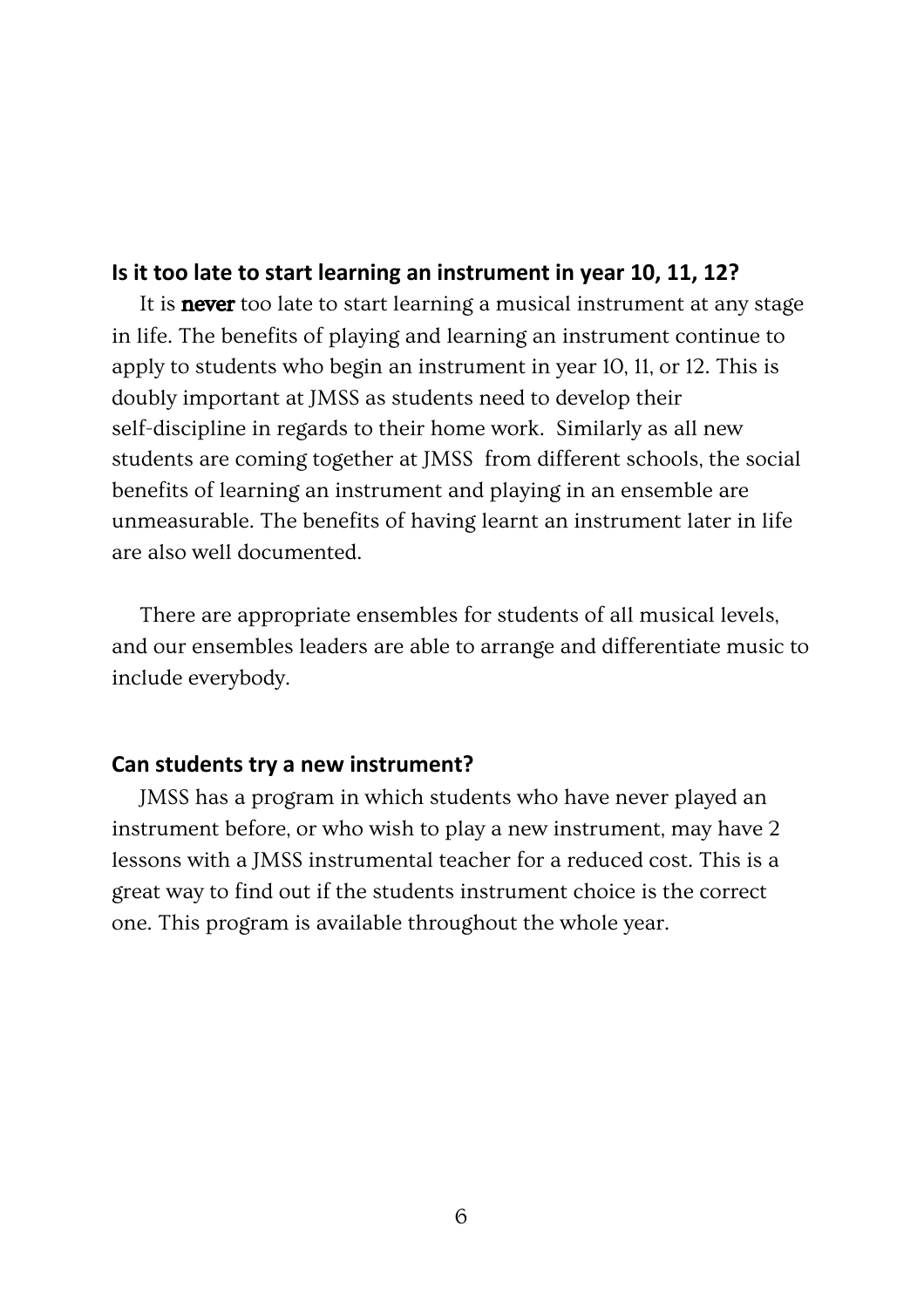# **Structure of the Music Department**

The JMSS Music Department is lead by the Head of Music, Mr Damon Key. Mr Key is supported by the Assistant Head of Music and the Instrumental Staff.

# Head of Music

| Mr Sean Smyth | sean.smyth@jmss.vic.edu.au | 99029710 |
|---------------|----------------------------|----------|
|---------------|----------------------------|----------|

Assistant Head of Music 99029711

Mr Benjamin Delves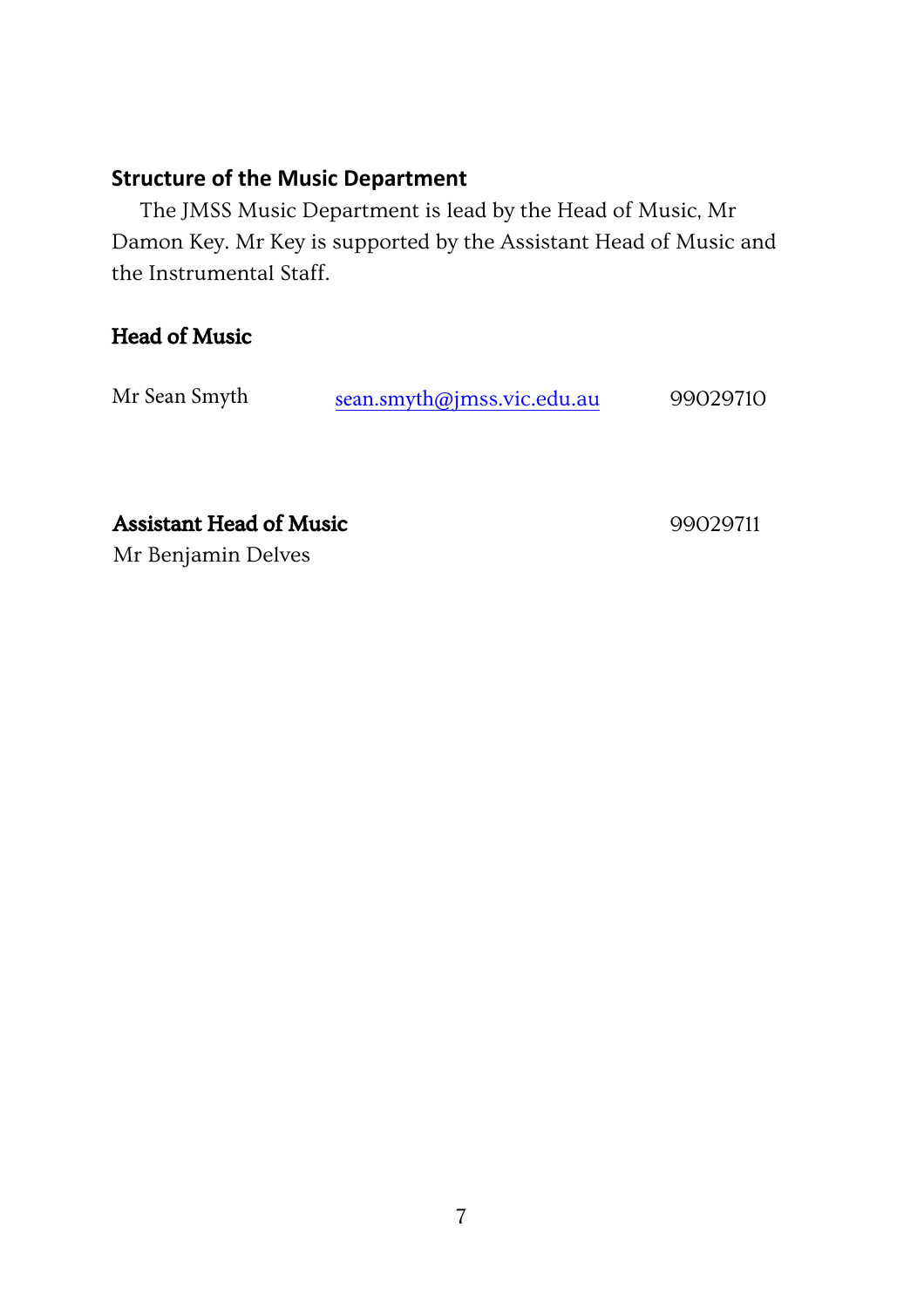#### **Enrolment procedure for instrumental lessons**

To begin lessons at JMSS, at any level, a Music Enrolment form must be filled out and returned to the front office. This form can be obtained from the Music Staff, the Front Office, or in the rear of your student orientation handbook. Students may commence lessons at any time during the year, however some instruments are very popular and it is best to enrol early to ensure a place.

#### **Theory and Composition Lessons**

Theory and compositions lessons are also offered at JMSS. Music theory is important to study, especially for students studying AMEB or similar exams beyond grade 6.

Compositions lessons are offered in all styles from rock and pop, all forms of classical composition including modern and experimental music, and jazz. These lessons may complement those studying VCE composition, but are also available to those who wish to focus on composition.

There are many opportunities for composition students to have their pieces played and recorded at JMSS concerts and events.

#### **Hire of Instruments**

Instruments may be hired through JMSS. Hiring an instrument is a good option for beginner students who do not possess an instrument when they commence lessons.

For particularly large instruments, such as the Double Bass, the school has instruments for the student to play at school. This means that the student won't have to transport such a large instrument to and from school via public transport.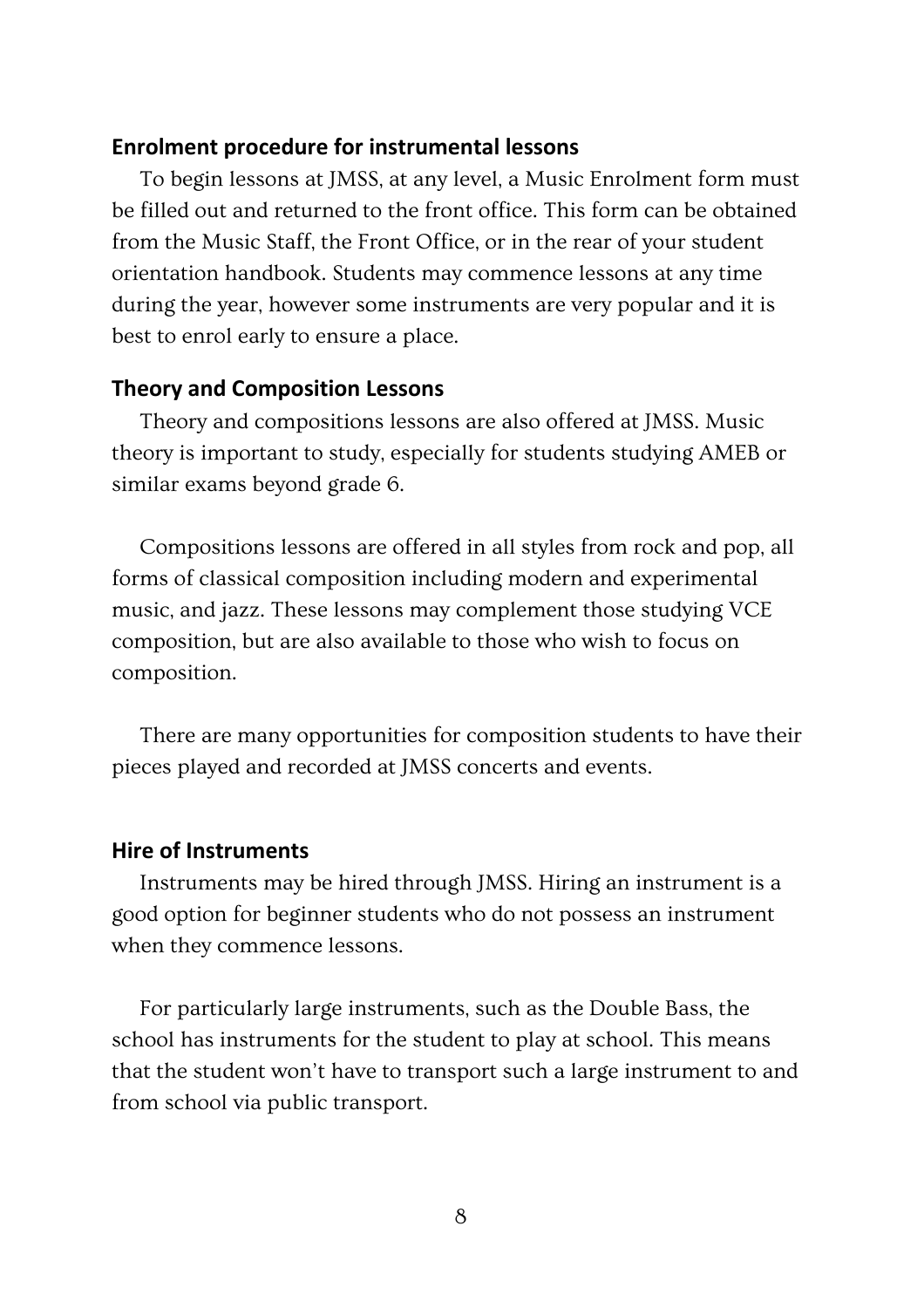Hire instruments and personal instruments are in no way covered by the Schools insurance policy and it is up to the individual student to make sure that the instrument is adequately covered in case of damage. Parents and guardians of the student will therefore be responsible for any damage that occurs to a hire instrument.

#### **Lesson Time-tabling**

 The corresponding head of instrument assigns instrumental lesson timetables. Lessons will be scheduled throughout the school day, Monday to Friday. Lessons will be scheduled into the COMPASS system and classroom teachers will be aware if a student has a music lesson at any given time. Students can sync the compass timetable to their mobile devices and set an alarm that will notify them 5 minutes before their lesson is to begin. Absences, non-attendance, and late attendance are all recorded into the COMPASS system and parents/guardians are able to track student attendance.

Students may request before school, after school, lunchtime, or recess lessons, but these are assigned on teacher availability, and on a first serve basis.

#### **Student illness or Absences**

In case of illness or absence the normal lesson charges will apply. In the case of exams, or excursions, or other school related events the student must notify their teacher one week before the affected lesson. Students must endeavour to then swap lesson times with another student, the instrumental teacher will also help to assist in changing the lesson time if enough notice is given.

If there is a long term absence parents must notify the school in writing and an exception may be made.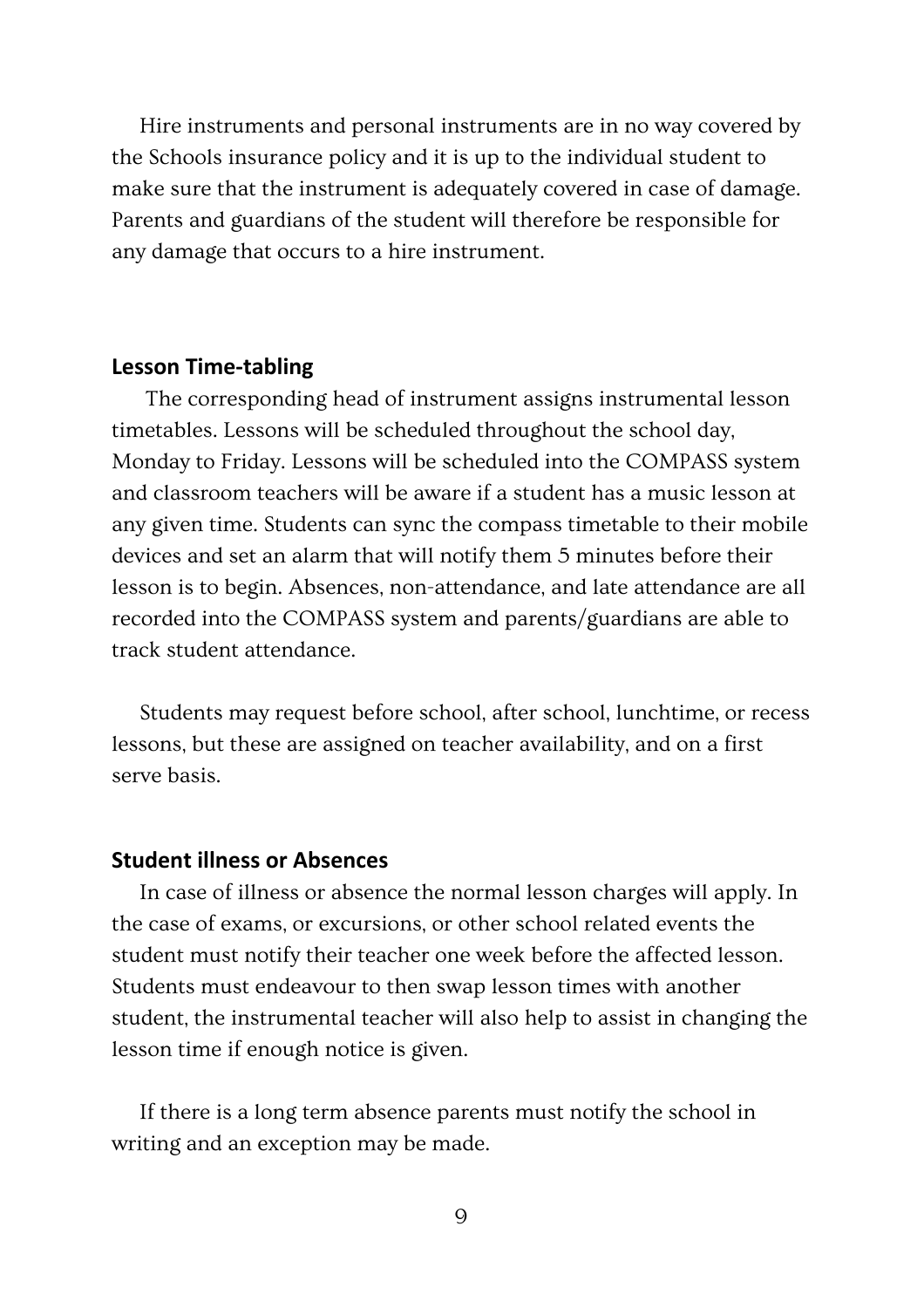# **Duration of Music Lessons**

The length of music lessons vary from 30 minutes up to an hour. For VCE Students we recommend an hour lesson. For everyone else, we recommend 45 minutes, however 30 minutes is available.

# **Instrumental Lesson Fees**

The costs for a full year of lessons are:

| Individual 1/2 Hour | \$995   |
|---------------------|---------|
| Individual 1 Hour   | \$1,990 |

Parents will be responsible for all extra costs such as books, instrument hire, examination fees, and instrument maintenance.

The fee may be paid in two ways:

- **●** one instalment deducted or in
- **●** two instalments

For those starting at a mid-point throughout the year, the number of remaining lessons will be totalled and a fee will be calculated. Lessons commence once a payment is received.

The instrumental department expects a commitment to continue with lessons once they have commenced till the completion of the year. This allows the department to fulfil our commitment to our highly qualified instrumental staff whose services are engaged for the year.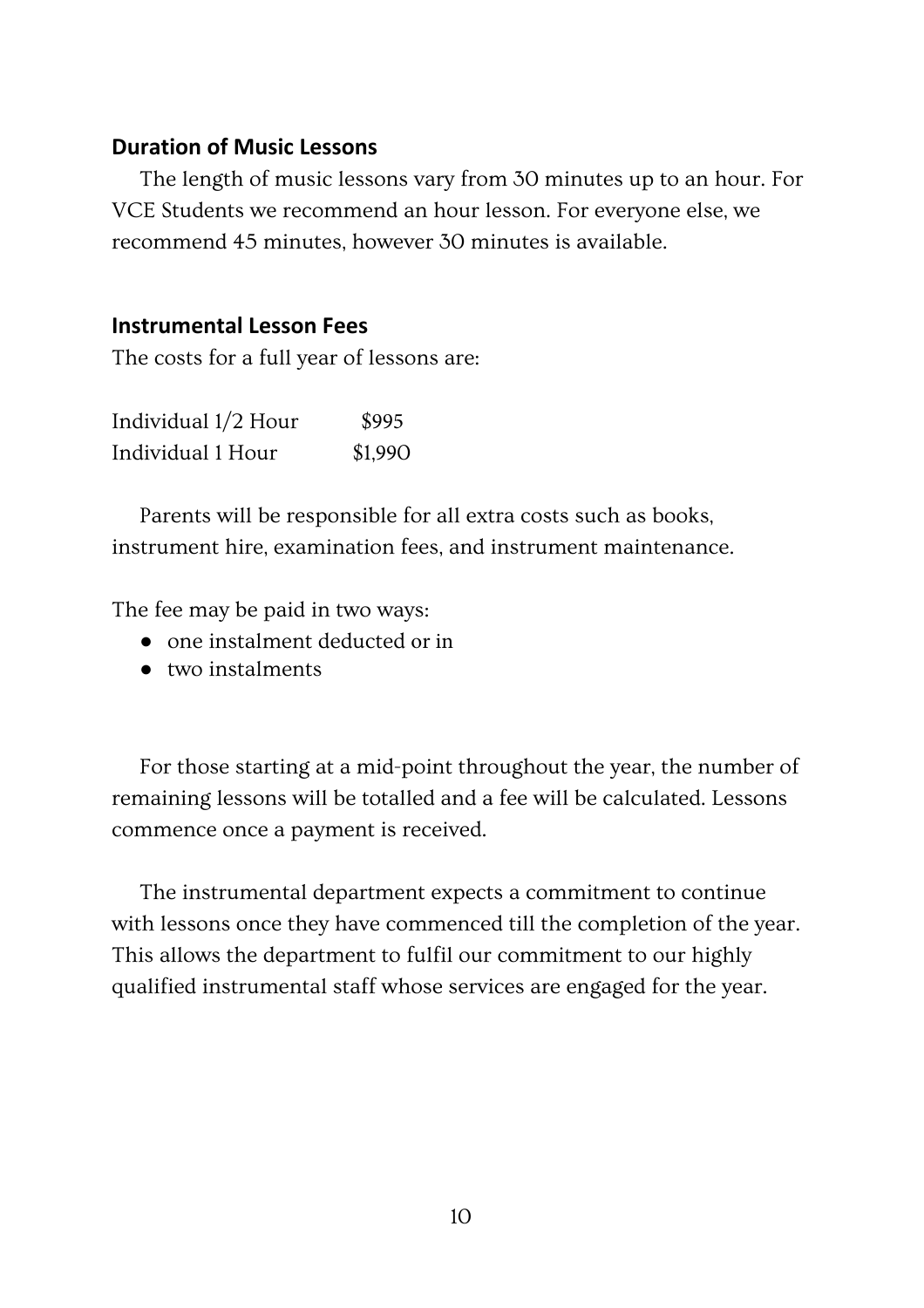#### **Opportunity Scholarships**

These scholarships are for students who wish to enrol and participate in music but are unable to do so due to financial hardship. An application must be made and submitted to the front office, along with a copy of their Families Health Care Card (Health Care Card exceptions may be made in extenuating circumstances). Applications are available from music staff or from the front office.

#### **Low Brass Incentive**

In an effort to fill Low Brass positions (trombone, bass trombone, tuba, sousaphone) in our Stage Band and Concert band, JMSS offers loan instruments for a year and limited lessons to any student who wishes to start on a Low Brass instrument.

# **Start of year procedure**

Lessons begin the second week of first term, this allows for students to settle into life at JMSS and adjust to the new years timetable before lessons begin.

Lessons are scheduled into the COMPASS system for students. Students will need to regularly check compass, as there may be changes. Students are advised to sync their calendar on their mobile device with compass and to set an alarm to remind them to attend music lessons.

Ensembles begin the same week as lessons, that is the second week of first term. Details will be displayed on the music board on the ground level.

Changes to lesson times should be addressed to the students instrumental teacher. This should be addressed as early as possible as it may be difficult to change later in the year.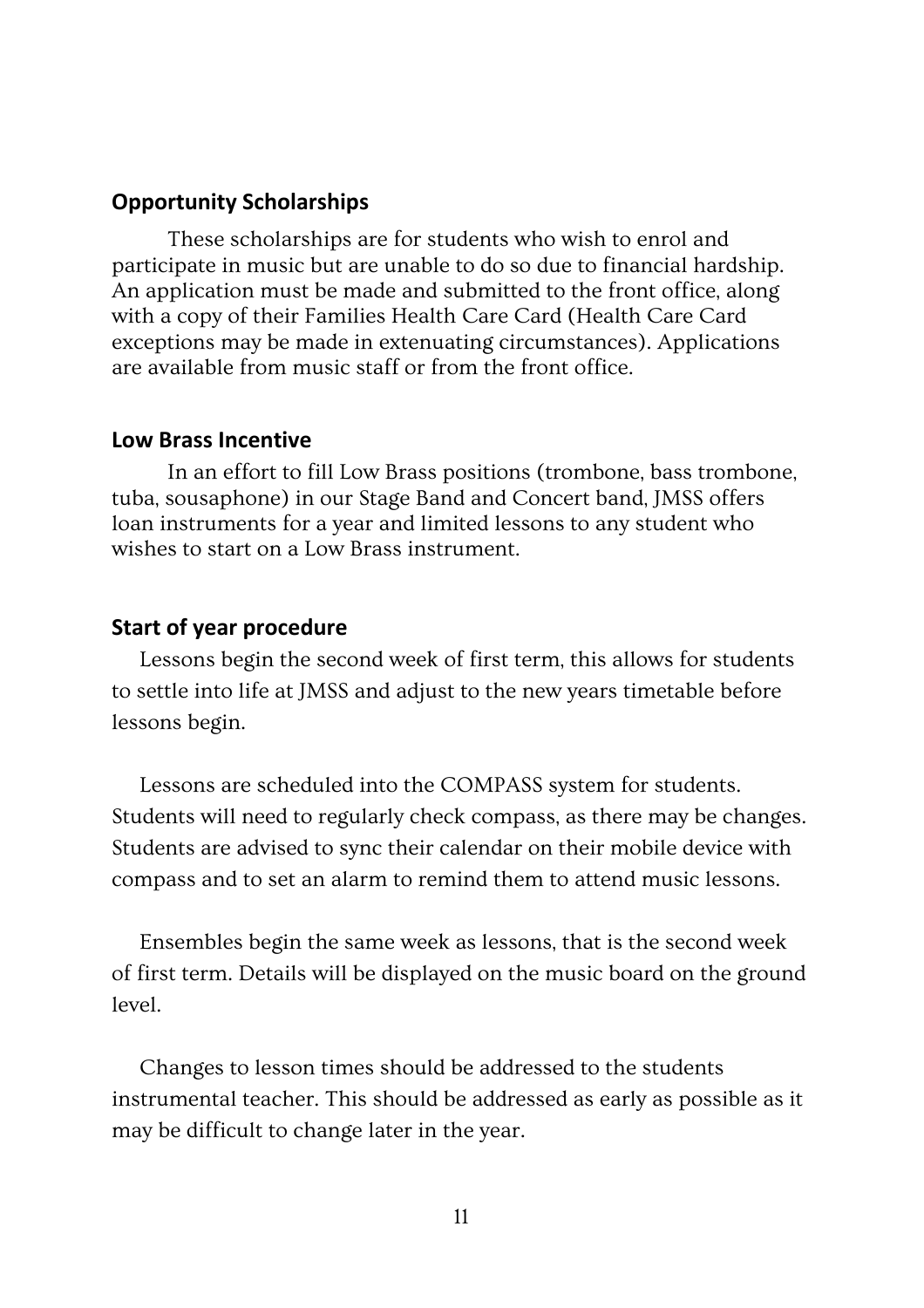# **Instrumental Care and Security**

Instruments are the responsibility of the student and all care should be taken to store and transport the instrument safely. The JMSS insurance will not cover private instruments at all, so parents will need to make sure that student instruments are covered at all times.

Students will be able to leave their instruments at JMSS overnight in a secure storage area however it is advised that students do not leave their instrument at school for longer than 3 days. Please note again that JMSS's insurance will not cover student instruments should anything happen whilst the instrument is on school property.

We also recommend that students obtain a 'hard case' for their instrument so that it is properly protected against accidental drops and bumps whilst being transported to school and to events.

# **What can parents do to help?**

The role parents and guardians can play in the development of the musical abilities of students can never be underestimated. Instrumental teachers only spend a short amount of time with students each week compared to the many hours of practice that parents and guardians can support at home. Therefor, parent and guardian encouragement is paramount to achieving high results.

Parents can help by:

- Help the student to establish a regular practice time each day. This should be the same time each day, and should be a minimum of 30 minutes (1 hour plus for VCE Students).
- Making sure that the students practice diary is thoroughly maintained and filled in. This helps the instrumental teacher to monitor practice and institute changes where necessary.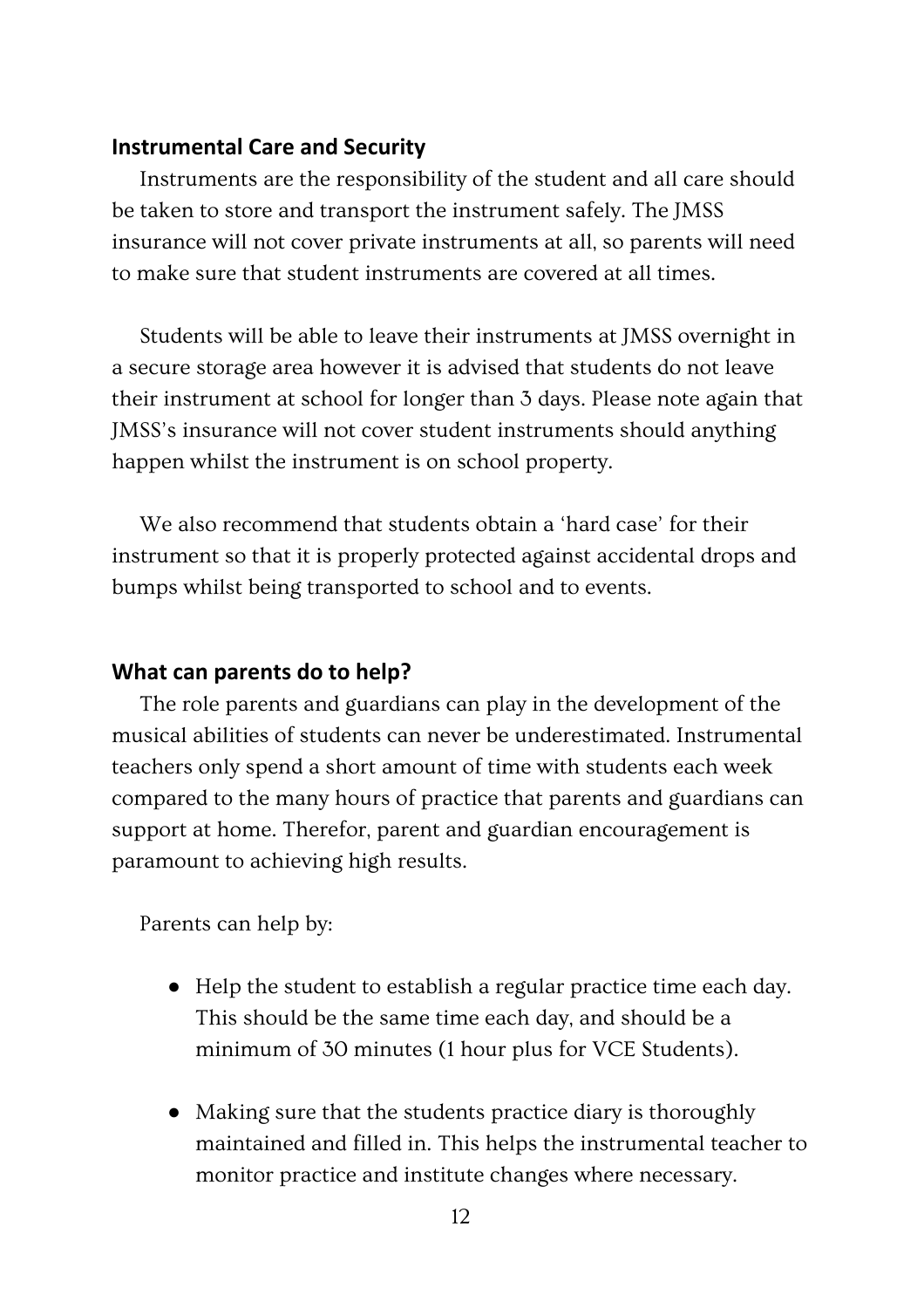- Assure that the student has a safe space in which they can practice undisturbed.
- Be encouraging! No matter if the students is just starting out on violin, or sitting grade 7 pianoforte exams, they need all the encouragement we can give them.
- Help to maintain or purchase equipment, such as strings, bows, plectrums, tuners, and music stands.
- Ensure the student is practicing everything they are supposed to, not just the parts they enjoy, and not just 'jamming'.
- Casually plucking the strings in front of the TV is not practice.
- Attending concerts and recitals. Support at performances and concerts is particularly important for student confidence. Playing to an empty room is incredibly disheartening.

Parents and guardians should check the students practice diary every week to ensure that it has been filled out correctly, and maintain contact with the students instrumental teacher to ensure that the student is attending lessons and ensembles (This can be check through the COMPASS system). Lastly, parent and guardian attendance at concerts and recitals is important to help the student develop self-confidence, the amount of encouragement students gain from family and friends attending performances is invaluable.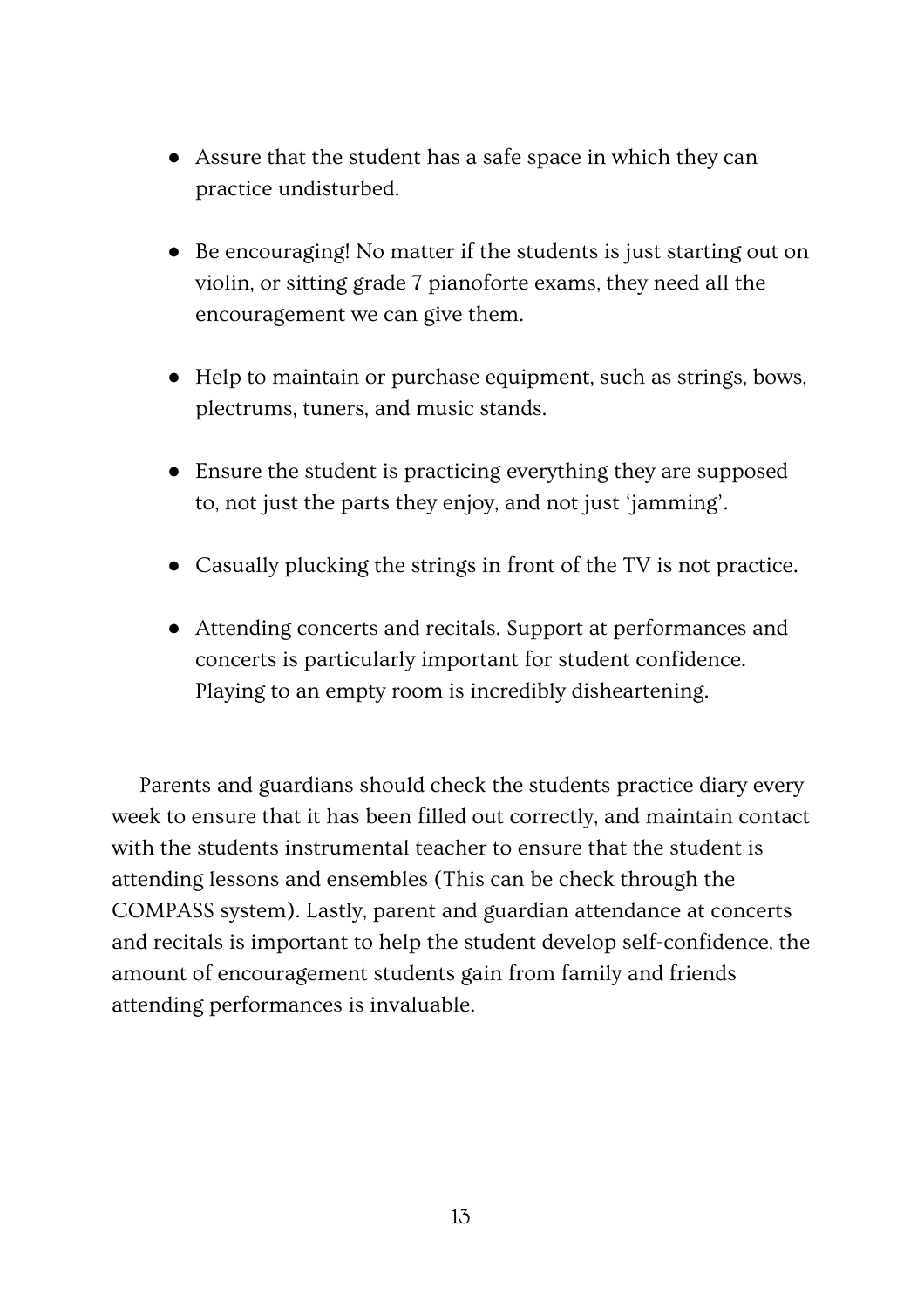#### **Ensembles**

Playing music in an ensemble is an integral part of learning music. Ensembles at JMSS range from rock bands, drum group, string quartets, orchestra, and stage bands. Students benefit from the social nature of playing music in a group, building self-confidence and social skills. Students will see improvements in sight reading, rhythm, and tuning. Beyond this, students will benefit mostly from the motivational aspect of playing music with their peers and working together to present their music at the schools many concerts and performance activities.

Participation in at least one ensemble is mandatory for any student learning an instrument at JMSS. Although ensemble places are open to everybody, including those learning outside of JMSS, first preference for places in the more popular ensembles will go to students enrolled at instrumental lessons at JMSS. There are many ensembles at JMSS, including Jazz, Rock, Strings, Choir, and Vocal groups. Students are also encouraged to form their own ensembles and apply to the Head or Assistant Head of Music to have a rehearsal time.

The ensemble timetable is at the rear of this book.

#### **Examinations and Assessment**

John Monash Science School offers assessment through external groups, such as AMEB, and internally. Examinations are an important part of a student's development, as they offer a clear goal for the student to work towards. Examinations also allow teachers to better guide students in their lessons.

External examinations (AMEB, TRINITY GUILD, ANZCA, ABRSM)

John Monash Science School offers students the chance to participate in external formal assessments offered by the major assessing groups.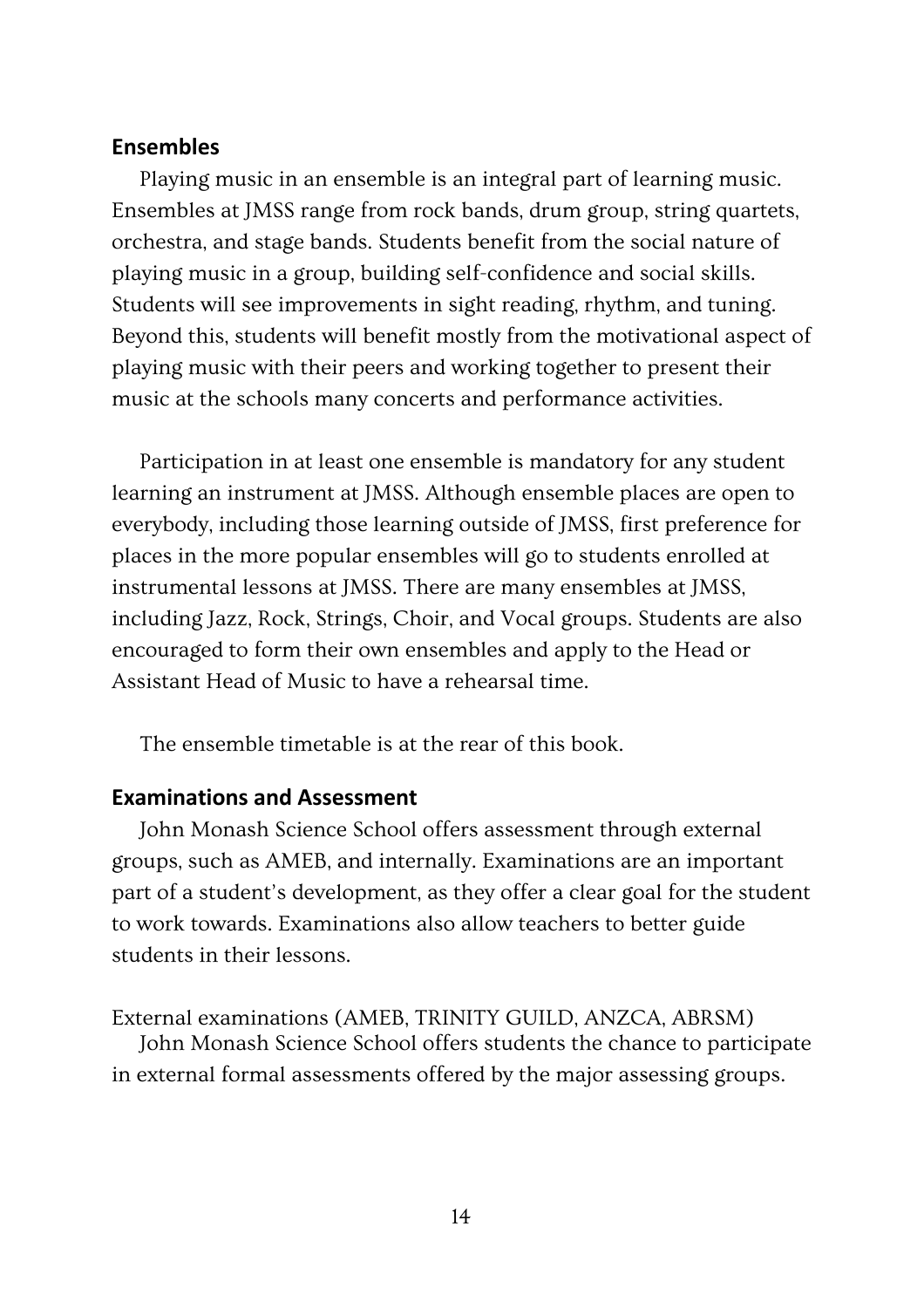# These are:

- The Australian Music Examinations Board (AMEB)
- The Australian and New Zealand Cultural Arts Limited (ANZCA)
- Trinity Guild Hall RockSchool
- The Associate Board of the Royal Schools of Music (ABRSM)

Students, in consultation with their teacher, can be enrolled in their preferred examination.

# **Internal Assessments**

For those not participating in external assessments, JMSS conducts internal assessments in term 4. The date of the assessment will be given to students in term 1, 2017. Internal assessments include elements such as scales, intervals, rhythmic recognition, aural recognition, theory, and performance pieces. These elements are selected, in consultation with the student's teacher, to help the student better achieve their personal musical goals. Internal assessment results will be given to students through their end of year reports.

# **Master Classes**

John Monash Science School has a close relationship with the Monash University Music Department. We are able to offer students the opportunity to attend many Master Classes throughout the year, both at the Monash University Music Department and at the John Monash Science School. These master classes are held by distinguished professionals and offer the students incredible opportunities to learn about music from a second source, often reinforcing the lessons of their instrumental teachers.

 In 2015 students competed in the VSMF stage band division and received a masterclass from Dr. Rob McWilliams. Many have also attended improvisation masterclasses by local piano legends Bob Sedergreen, and Steve Sedergreen in 2015, held at the John Monash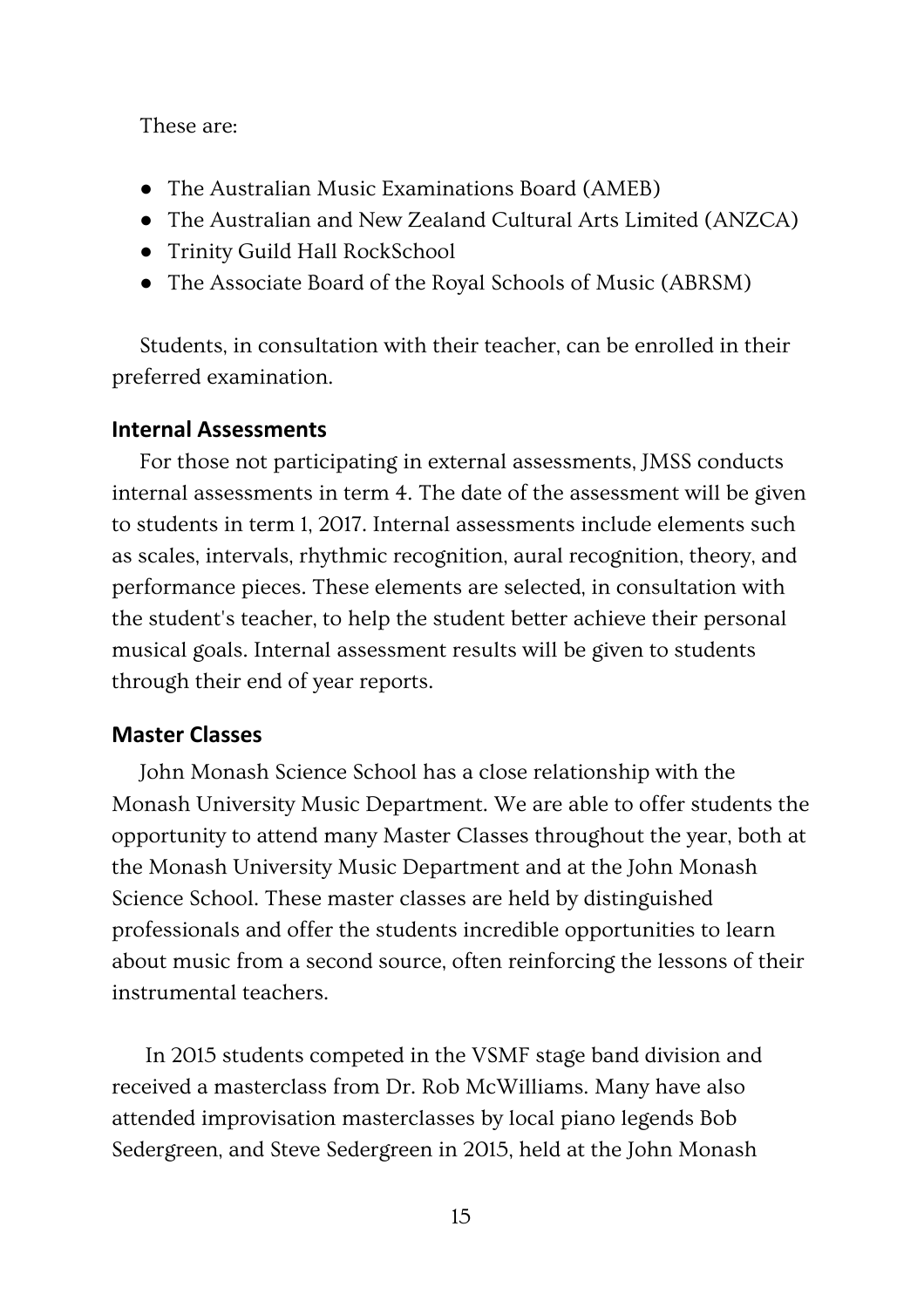Science School. JMSS Students, in conjunction with Monash University Music students, were also able to attend a strings masterclass Dr. Daniel Yeadon from the Australian Chamber Orchestra.

#### **Concerts and Recitals**

Concerts, recitals, and public performances are an important part of musical life at JMSS. There are the spring and autumn soirees, presentation night, battle of the bands, science fair, jazz night (at Dizzy's Jazz Club), PFA night, and assemblies throughout the year. JMSS Students will also compete in an array of competitions and eisteddfods including South Street. In 2017 JMSS will compete in the Mount Gambier stage band competition, a highlight of the year.

These performance opportunities are vital in a musician's development, and give students a sense of achievement the self-confidence through performance.

# **John Monash Science School Diploma**

In 2014 JMSS introduced the John Monash Science School Diploma. The JMSS Diploma acknowledges and rewards the development of important skills and attributes as outlined in the school's Learner Developmental Framework. The Diploma provides recognition for the achievements of our students outside of the classroom including leadership, service, sport, performing arts, competitions and the co-curricular program.

The school believes that these skills and attributes are important in the education and growth of the highly capable leaders and pioneers in science which JMSS produces. The Diploma champions the development of the whole person, not only their academic achievement and will complement the Victorian Certificate of Education.

Starting at Year Ten, the JMSS Diploma aims to encourage and inspire students to: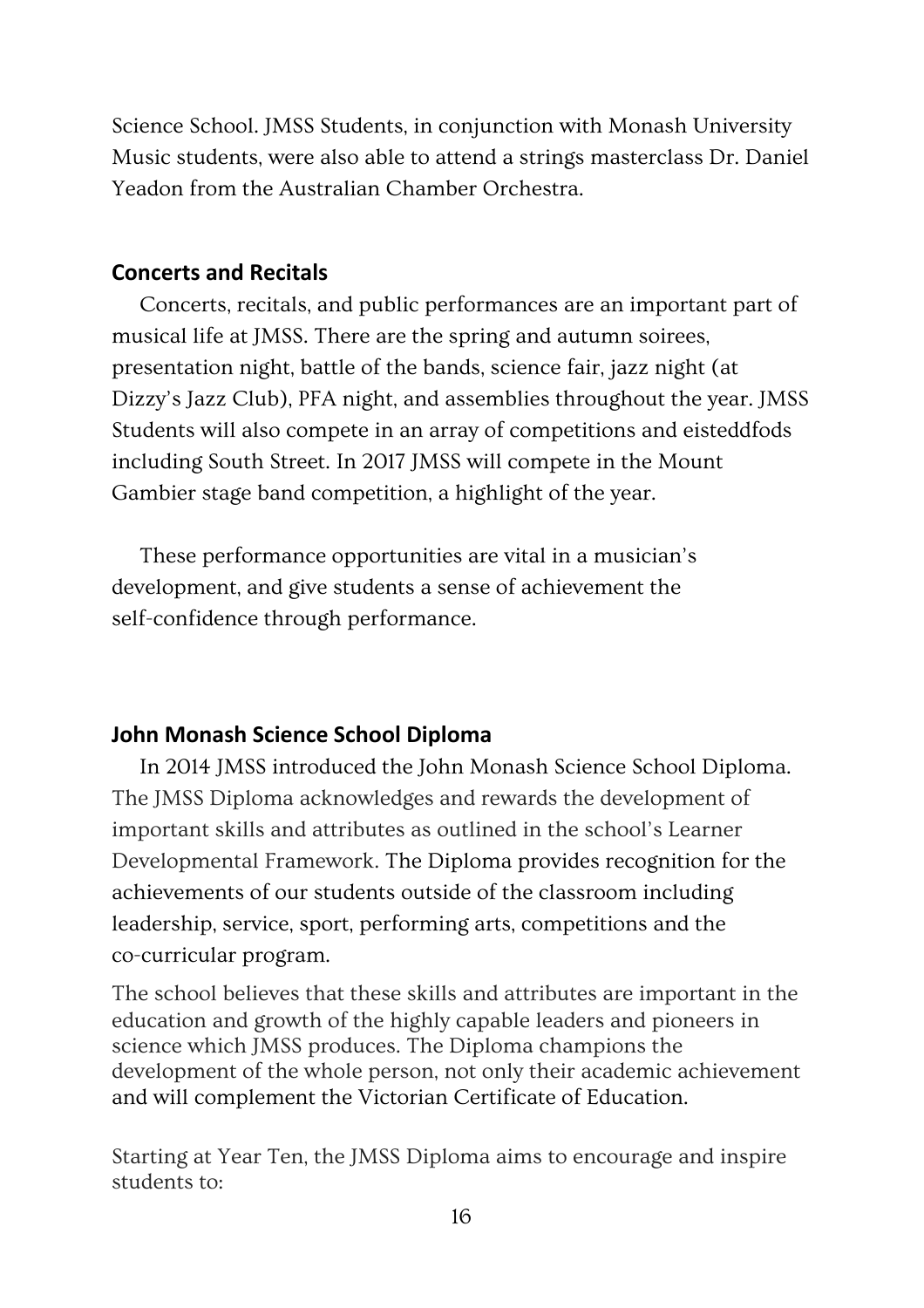- Lead balanced, enriched and passionate lives;
- Develop as well-rounded individuals with a broad range of skills, perspectives and interests;
- Fully develop their interests, strengths and capacities;
- Gain recognition for student-driven initiatives, talents, strengths and service;
- Foster broad academic interests.
- Students who participate in musical studies at John Monash are well prepared to fulfil the requirements for the JMSS Diploma, and are often well ahead of their peers in terms of the JMSS Diploma.

# **VCE Music**

At the VCE level JMSS offers Music Performance (Group and Solo), Music Investigation, and Music Styles and Composition. VCE music performance is offered usually in year 11 and 12, and it is suggested that strong performing students in year 11 complete units 3 and 4. This choice should be made in consultation with the students instrumental teacher.

In VCE music most of the assessment is performance based. In music performance and investigation this assessment is a 25 minute recital in October, which comprises the majority of the students score. In VCE performance the students have an end of year written examination that includes theory and aural elements, as well as a half year technical SAC. In VCE investigation students complete a written research paper that is submitted in place of a final theory SAC. Investigation is suggested for students who can approach music from a research viewpoint and have a clear idea of a musical subject which they would like to investigate. In summary, the difference between performance and investigation is that Performance students complete a theory exam at the end of the year and Investigation students complete a research paper on a musical topic instead.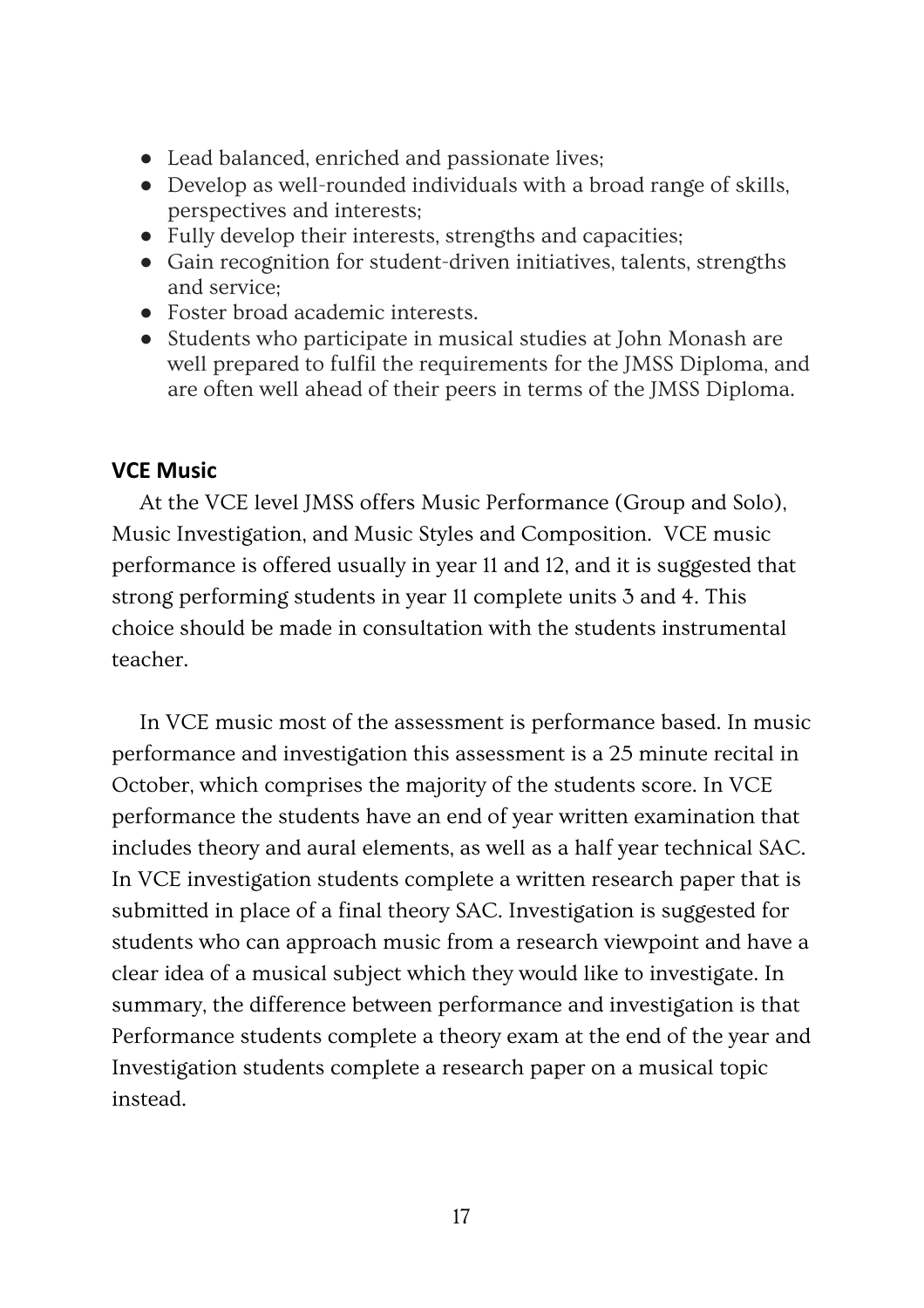VCE Music Styles and Composition allows students to develop a portfolio of compositions that focus on themes highlighted through the coursework. The use of ICT in this subject makes it very appealing for students who engage with diverse music genres. Students focus on themes such as repetition and variation in music, and apply this knowledge to their own compositions.

#### **Co-Curricular Music**

The Co-Curricular Program runs between 1:30 pm and 3:30 pm on Wednesday afternoons every week. It is a valued part of the curriculum and offers our students a rich and diverse range of activities which open up new opportunities and experiences away from academic study. It offers students the chance to work in teams, learn new skills and develop leadership. It is a key part of the year 10 and 11 Curriculum and helps us to develop the "whole person" at John Monash Science School. Co-Curricular classes also contribute towards credits for the JMSS Diploma.

The Music Department offers a number of options in the Co-Curricular Program.

# **Alumni ensembles**

Alumni are an important part of the JMSS Community and maintaining the friendships and contacts that are made at JMSS is beneficial for both University studies and the workplace. Many students also find that once they have graduated they miss the camaraderie that they experienced in ensembles during their time at JMSS.

For these reasons there are many opportunities for alumni to rejoin ensembles for specific performances, or on a more regular basis. In 2015 JMSS will also begin an Alumni Band in which to continue to develop the musical skills of past students and to continue the friendships and contacts for past students.